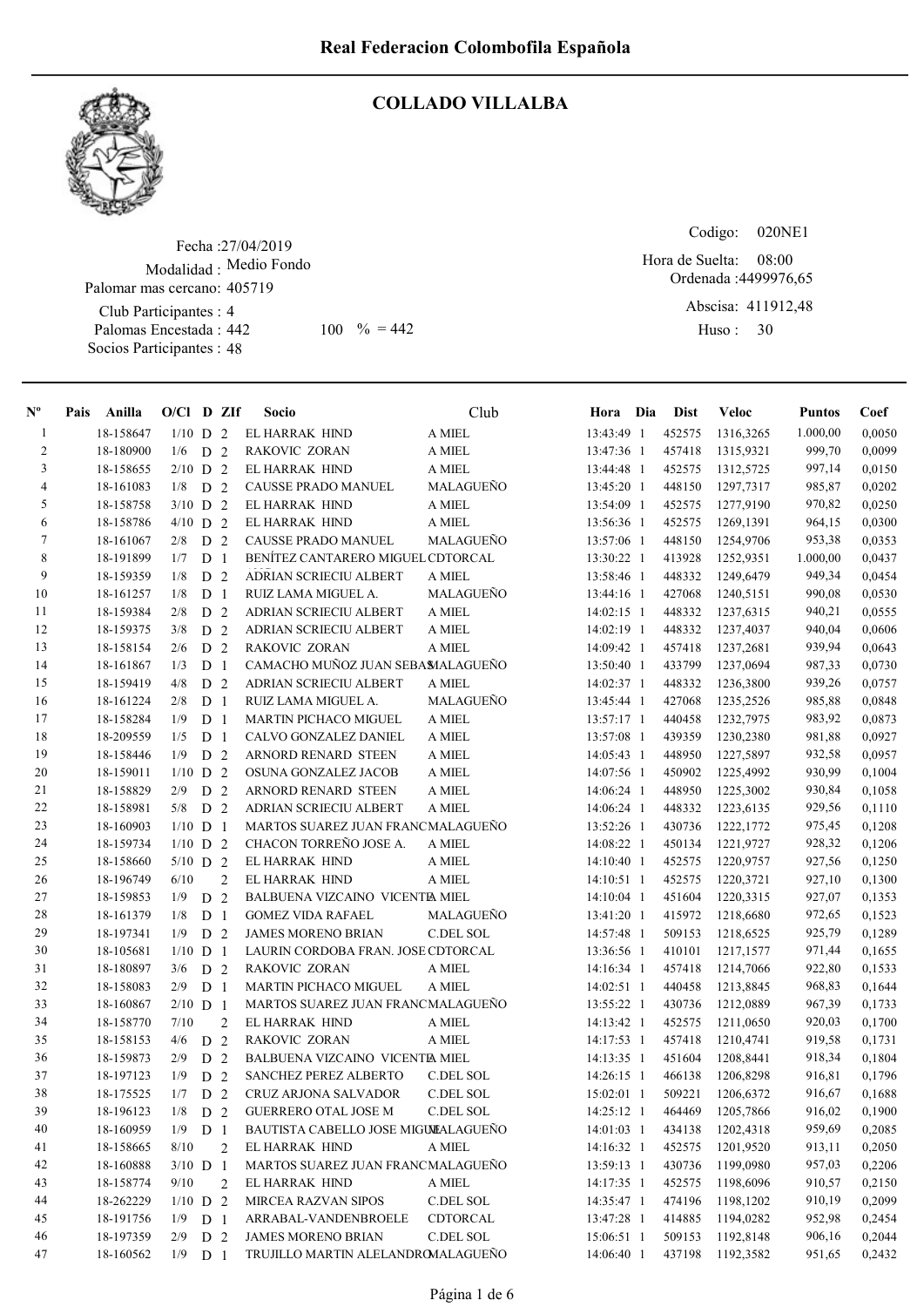| $\mathbf{N}^{\mathbf{o}}$ | Anilla<br>Pais         | $O/C1$ D ZIf     |                                  |                | Socio                                                                  | Club                | Hora Dia                 | <b>Dist</b>      | Veloc                  | <b>Puntos</b>    | Coef             |
|---------------------------|------------------------|------------------|----------------------------------|----------------|------------------------------------------------------------------------|---------------------|--------------------------|------------------|------------------------|------------------|------------------|
| 48                        | 18-161077              | 3/8              | D 2                              |                | <b>CAUSSE PRADO MANUEL</b>                                             | MALAGUEÑO           | 14:15:54 1               | 448150           | 1192,2054              | 905,70           | 0,2423           |
| 49                        | 18-159839              | 3/9              | D <sub>2</sub>                   |                | BALBUENA VIZCAINO VICENTE MIEL                                         |                     | 14:19:15 1               | 451604           | 1190,7818              | 904,62           | 0,2455           |
| 50                        | 18-158556              | $1/20$ D 2       |                                  |                | <b>COLLINS ALBERT</b>                                                  | A MIEL              | 14:13:32 1               | 444667           | 1190,4346              | 904,36           | 0,2544           |
| 51                        | 18-160580              | 2/9              | D <sub>1</sub>                   |                | TRUJILLO MARTIN ALELANDROMALAGUEÑO                                     |                     | 14:07:28 1               | 437198           | 1189,7623              | 949,58           | 0,2639           |
| 52                        | 18-161859              | 3/9              | D <sub>1</sub>                   |                | TRUJILLO MARTIN ALELANDROMALAGUEÑO                                     |                     | 14:07:44 1               | 437198           | 1188,8996              | 948,89           | 0,2691           |
| 53                        | 18-161728              | 4/9              | D <sub>1</sub>                   |                | TRUJILLO MARTIN ALELANDROMALAGUEÑO                                     |                     | 14:07:47 1               | 437198           | 1188,7379              | 948,76           | 0,2743           |
| 54                        | 18-158191              | 5/6              | D <sub>2</sub>                   |                | RAKOVIC ZORAN                                                          | A MIEL              | 14:25:04 1               | 457418           | 1187,8930              | 902,43           | 0,2671           |
| 55                        | 18-161223              | 3/8              | D <sub>1</sub>                   |                | RUIZ LAMA MIGUEL A.                                                    | MALAGUEÑO           | 13:59:38 1               | 427068           | 1187,5095              | 947,78           | 0,2914           |
| 56                        | 18-197042              | 2/9              | D <sub>2</sub>                   |                | SANCHEZ PEREZ ALBERTO                                                  | C.DEL SOL           | 14:32:43 1               | 466138           | 1186,9575              | 901,71           | 0,2718           |
| 57                        | 18-158440              | 3/9              | D <sub>2</sub>                   |                | ARNORD RENARD STEEN                                                    | A MIEL              | 14:18:26 1               | 448950           | 1186,3384              | 901,24           | 0,2872           |
| 58                        | 18-160879              | $4/10$ D 1       |                                  |                | MARTOS SUAREZ JUAN FRANCMALAGUEÑO                                      |                     | 14:03:34 1               | 430736           | 1184,7511              | 945,58           | 0,3046           |
| 59                        | 18-195545              | 1/9              | D <sub>1</sub>                   |                | GOMEZ IZQUIERDO JOSE MANUMALAGUEÑO                                     |                     | 14:07:45 1               | 434438           | 1181,3406              | 942,85           | 0,3073           |
| 60                        | 18-161038              | 1/8              | D <sub>1</sub>                   |                | FERNANDEZ ALAS-PUMARIÑO MALAGUEÑO                                      |                     | 14:10:03 1               | 435906           | 1177,9651              | 940,16           | 0,3114           |
| 61                        | 18-158555              | $2/20$ D 2       |                                  |                | <b>COLLINS ALBERT</b>                                                  | A MIEL              | 14:19:01 1               | 444667           | 1173,2123              | 891,27           | 0,3104           |
| 62                        | 18-197302              | $2/10$ D 2       |                                  |                | <b>MIRCEA RAZVAN SIPOS</b>                                             | C.DEL SOL           | 14:44:58 1               | 474196           | 1170,9507              | 889,55           | 0,2958           |
| 63                        | 18-159609              | $3/20$ D 2       |                                  |                | <b>COLLINS ALBERT</b>                                                  | A MIEL              | 14:20:00 1               | 444667           | 1170,1763              | 888,97           | 0,3205           |
| 64                        | 18-160881              | $5/10$ D 1       |                                  |                | MARTOS SUAREZ JUAN FRANCMALAGUEÑO                                      |                     | 14:08:34 1               | 430736           | 1168,6787              | 932,75           | 0,3362           |
| 65                        | 18-159475              | $2/10$ D 2       |                                  |                | CHACON TORREÑO JOSE A.                                                 | A MIEL              | 14:25:43 1               | 450134           | 1167,0069              | 886,56           | 0,3267           |
| 66                        | 18-262322              | $3/10$ D 2       |                                  |                | MIRCEA RAZVAN SIPOS                                                    | C.DEL SOL           | 14:46:29 1               | 474196           | 1166,5817              | 886,24           | 0,3149           |
| 67                        | 18-158671              | 1/9              | D <sub>2</sub>                   |                | DELGADO SELLEZ SERGIO                                                  | A MIEL<br>MALAGUEÑO | 14:28:40 1               | 452575           | 1164,4297              | 884,60           | 0,3349           |
| 68                        | 18-161059              | 4/8              | D <sub>2</sub>                   |                | <b>CAUSSE PRADO MANUEL</b><br><b>JUPP PAUL</b>                         |                     | $14:25:10$ 1             | 448150           | 1163,5223              | 883,91           | 0,3433           |
| 69                        | 18-159972<br>18-191604 | 1/6<br>1/8       | D <sub>2</sub><br>D <sub>1</sub> |                | MORENO MUÑOZ ANDRÉS                                                    | A MIEL<br>CDTORCAL  | 14:37:30 1<br>14:00:56 1 | 462437<br>418399 | 1163,3635<br>1159,2141 | 883,79<br>925,19 | 0,3376<br>0,3785 |
| 70                        | 18-197356              | 3/9              | D <sub>2</sub>                   |                | <b>JAMES MORENO BRIAN</b>                                              | C.DEL SOL           | 15:19:51 1               | 509153           | 1157,5605              | 879,38           | 0,3155           |
| 71<br>72                  | 18-191757              | 2/9              | D <sub>1</sub>                   |                | ARRABAL-VANDENBROELE                                                   | CDTORCAL            | 13:58:32 1               | 414885           | 1157,1727              | 923,56           | 0,3926           |
| 73                        | 18-191703              | 3/9              | D <sub>1</sub>                   |                | ARRABAL-VANDENBROELE                                                   | CDTORCAL            | 13:58:35 1               | 414885           | 1157,0114              | 923,44           | 0,3981           |
| 74                        | 18-161843              | 6/10             |                                  | $\mathbf{1}$   | MARTOS SUAREZ JUAN FRANCMALAGUEÑO                                      |                     | 14:12:20 1               | 430736           | 1156,8559              | 923,31           | 0,3887           |
| 75                        | 18-196237              | 1/3              | D <sub>2</sub>                   |                | MERCHAN JIMENEZ RAFAEL                                                 | C.DEL SOL           | 14:49:54 1               | 474128           | 1156,6919              | 878,72           | 0,3579           |
| 76                        | 18-191629              | 2/8              | D <sub>1</sub>                   |                | MORENO MUÑOZ ANDRÉS                                                    | CDTORCAL            | 14:01:50 1               | 418399           | 1156,3307              | 922,89           | 0,4110           |
| 77                        | 18-158549              | $4/20$ D 2       |                                  |                | <b>COLLINS ALBERT</b>                                                  | A MIEL              | 14:24:50 1               | 444667           | 1155,4794              | 877,80           | 0,3918           |
| 78                        | 18-175583              | $2/7$ D 2        |                                  |                | CRUZ ARJONA SALVADOR                                                   | C.DEL SOL           | 15:20:43 1               | 509221           | 1155,4385              | 877,77           | 0,3466           |
| 79                        | 18-158541              | $5/20$ D 2       |                                  |                | <b>COLLINS ALBERT</b>                                                  | A MIEL              | 14:24:51 1               | 444667           | 1155,4294              | 877,76           | 0,4019           |
| 80                        | 18-158663              | 10/10            |                                  | $\overline{c}$ | EL HARRAK HIND                                                         | A MIEL              | 14:33:32 1               | 452575           | 1150,0296              | 873,66           | 0,3999           |
| 81                        | 18-158495              | 4/9              | D <sub>2</sub>                   |                | ARNORD RENARD STEEN                                                    | A MIEL              | 14:30:40 1               | 448950           | 1149,1894              | 873,02           | 0,4082           |
| 82                        | 18-158828              | 5/9              | D <sub>2</sub>                   |                | ARNORD RENARD STEEN                                                    | A MIEL              | 14:30:44 1               | 448950           | 1148,9933              | 872,87           | 0,4132           |
| 83                        | 18-159848              | 4/9              | D <sub>2</sub>                   |                | BALBUENA VIZCAINO VICENTE MIEL                                         |                     | 14:33:05 1               | 451604           | 1148,8760              | 872,78           | 0,4158           |
| 84                        | 18-158500              | 6/9              |                                  | $\overline{2}$ | ARNORD RENARD STEEN                                                    | A MIEL              | 14:30:49 1               | 448950           | 1148,7483              | 872,69           | 0,4233           |
| 85                        | 18-196726              | $1/3$ D 2        |                                  |                | MORARIO DORIN                                                          | C.DEL SOL           | 15:02:58 1               | 485517           | 1147,8848              | 872,03           | 0,3961           |
| 86                        | 18-158796              | 2/9              | D 2                              |                | DELGADO SELLEZ SERGIO                                                  | A MIEL              | 14:34:19 1               | 452575           | 1147,7450              | 871,93           | 0,4299           |
| 87                        | 18-161206              | 4/8              | D <sub>1</sub>                   |                | RUIZ LAMA MIGUEL A.                                                    | MALAGUEÑO           | 14:12:18 1               | 427068           | 1147,1072              | 915,53           | 0,4609           |
| $\bf 88$                  | 18-209569              | 2/5              | D <sub>1</sub>                   |                | CALVO GONZALEZ DANIEL                                                  | A MIEL              | 14:23:11 1               | 439359           | 1146,6026              | 915,13           | 0,4531           |
| 89                        | 18-191879              | $2/7$ D 1        |                                  |                | BENÍTEZ CANTARERO MIGUEL CDTORCAL                                      |                     | 14:01:09 1               | 413928           | 1146,1387              | 914,76           | 0,4865           |
| 90                        | 18-161098              | $5/8$ D $2$      |                                  |                | CAUSSE PRADO MANUEL                                                    | MALAGUEÑO           | 14:31:26 1               | 448150           | 1144,8948              | 869,76           | 0,4544           |
| 91                        | 18-159346              | $1/7$ D 1        |                                  |                | VICTOR PASCU ADRIAN                                                    | $\mathbf A$ MIEL    | 14:24:38 1               | 439607           | 1142,9249              | 912,19           | 0,4683           |
| 92                        | 18-161854              | 7/10             |                                  | $\overline{1}$ | MARTOS SUAREZ JUAN FRANCMALAGUEÑO                                      |                     | 14:17:21 1               | 430736           | 1141,4761              | 911,04           | 0,4832           |
| 93                        | 18-191611              | $3/8$ D 1        |                                  |                | MORENO MUÑOZ ANDRÉS                                                    | CDTORCAL            | 14:07:40 1               | 418399           | 1137,9846              | 908,25           | 0,5029           |
| 94                        | 18-159341              | $2/7$ D 1        |                                  |                | VICTOR PASCU ADRIAN                                                    | A MIEL              | 14:26:47 1               | 439607           | 1136,5717              | 907,12           | 0,4838           |
| 95                        | 18-161015              | 2/8              | D <sub>1</sub>                   |                | FERNANDEZ ALAS-PUMARIÑO MALAGUEÑO                                      |                     | 14:23:43 1               | 435906           | 1136,0101              | 906,67           | 0,4931           |
| 96                        | 18-160957              | 2/9              | D <sub>1</sub>                   |                | BAUTISTA CABELLO JOSE MIGULALAGUEÑO                                    |                     | 14:22:15 1               | 434138           | 1135,7436              | 906,46           | 0,5003           |
| 97                        | 18-145736              | 3/9              | D 2                              |                | DELGADO SELLEZ SERGIO                                                  | A MIEL              | 14:38:35 1               | 452575           | 1135,4589              | 862,59           | 0,4849           |
| 98                        | 18-196002              | $1/7$ D 2        |                                  |                | AL HAMWI SAFADI KHALED                                                 | C.DEL SOL           | 14:53:25 1               | 466919           | 1129,4150              | 858,00           | 0,4749           |
| 99                        | 18-192200              | $1/8$ D 1        |                                  |                | CUENCA CALDERON ANTONIO CDTORCAL                                       |                     | 13:59:23 1               | 405719           | 1128,9310              | 901,02           | 0,5521           |
| 100                       | 18-159618              | 6/20             |                                  | $\overline{c}$ | COLLINS ALBERT                                                         | A MIEL              | 14:34:00 1               | 444667           | 1128,5964              | 857,38           | 0,5088           |
| 101<br>102                | 18-161003<br>18-161001 | $3/8$ D 1<br>4/8 | D <sub>1</sub>                   |                | FERNANDEZ ALAS-PUMARIÑO MALAGUEÑO<br>FERNANDEZ ALAS-PUMARIÑO MALAGUEÑO |                     | 14:26:16 1<br>14:26:17 1 | 435906<br>435906 | 1128,5105<br>1128,4618 | 900,69           | 0,5242<br>0,5294 |
| 103                       | 18-197327              | 4/9              | D <sub>2</sub>                   |                | <b>JAMES MORENO BRIAN</b>                                              | C.DEL SOL           | 15:31:36 1               | 509153           | 1127,4424              | 900,65<br>856,50 | 0,4577           |
| 104                       | 18-159146              | 1/3              | D <sub>1</sub>                   |                | RAMIREZ ESTEBANEZ FRANCISALMIEL                                        |                     | 14:31:02 1               | 439598           | 1124,1957              | 897,24           | 0,5352           |
| 105                       | 18-196571              | $3/9$ D 2        |                                  |                | SANCHEZ PEREZ ALBERTO                                                  | C.DEL SOL           | 14:54:52 1               | 466138           | 1123,5851              | 853,57           | 0,5096           |
| 106                       | 18-158531              | 7/20             |                                  | $\overline{2}$ | <b>COLLINS ALBERT</b>                                                  | A MIEL              | 14:36:00 1               | 444667           | 1122,8965              | 853,05           | 0,5393           |
| 107                       | 18-191857              | $3/7$ D 1        |                                  |                | BENÍTEZ CANTARERO MIGUEL CDTORCAL                                      |                     | 14:09:09 1               | 413928           | 1121,3003              | 894,93           | 0,5848           |
| 108                       | 18-191602              | 4/8              | D <sub>1</sub>                   |                | MORENO MUÑOZ ANDRÉS                                                    | CDTORCAL            | 14:13:17 1               | 418399           | 1120,8617              | 894,58           | 0,5840           |
| 109                       | 18-1019965             | $4/9$ D 2        |                                  |                | DELGADO SELLEZ SERGIO                                                  | A MIEL              | 14:44:51 1               | 452575           | 1117,8832              | 849,24           | 0,5449           |
| 110                       | 18-158295              | $3/9$ D 1        |                                  |                | MARTIN PICHACO MIGUEL                                                  | A MIEL              | 14:34:16 1               | 440458           | 1117,1576              | 891,63           | 0,5650           |
| 111                       | 18-159769              | $3/10$ D 2       |                                  |                | CHACON TORREÑO JOSE A.                                                 | A MIEL              | 14:43:00 1               | 450134           | 1116,9578              | 848,54           | 0,5579           |
| 112                       | 18-158005              | $2/10$ D 2       |                                  |                | OSUNA GONZALEZ JACOB                                                   | $\mathbf A$ MIEL    | 14:44:06 1               | 450902           | 1115,8179              | 847,67           | 0,5620           |
| 113                       | 18-262259              | $5/9$ D 2        |                                  |                | DELGADO SELLEZ SERGIO                                                  | A MIEL              | 14:46:08 1               | 452575           | 1114,3508              | 846,56           | 0,5649           |
| 114                       | 18-160431              | $1/8$ D 1        |                                  |                | ACEDO DOMINGUEZ ANTONIO MALAGUEÑO                                      |                     | 14:35:16 1               | 439901           | 1112,9221              | 888,25           | 0,5863           |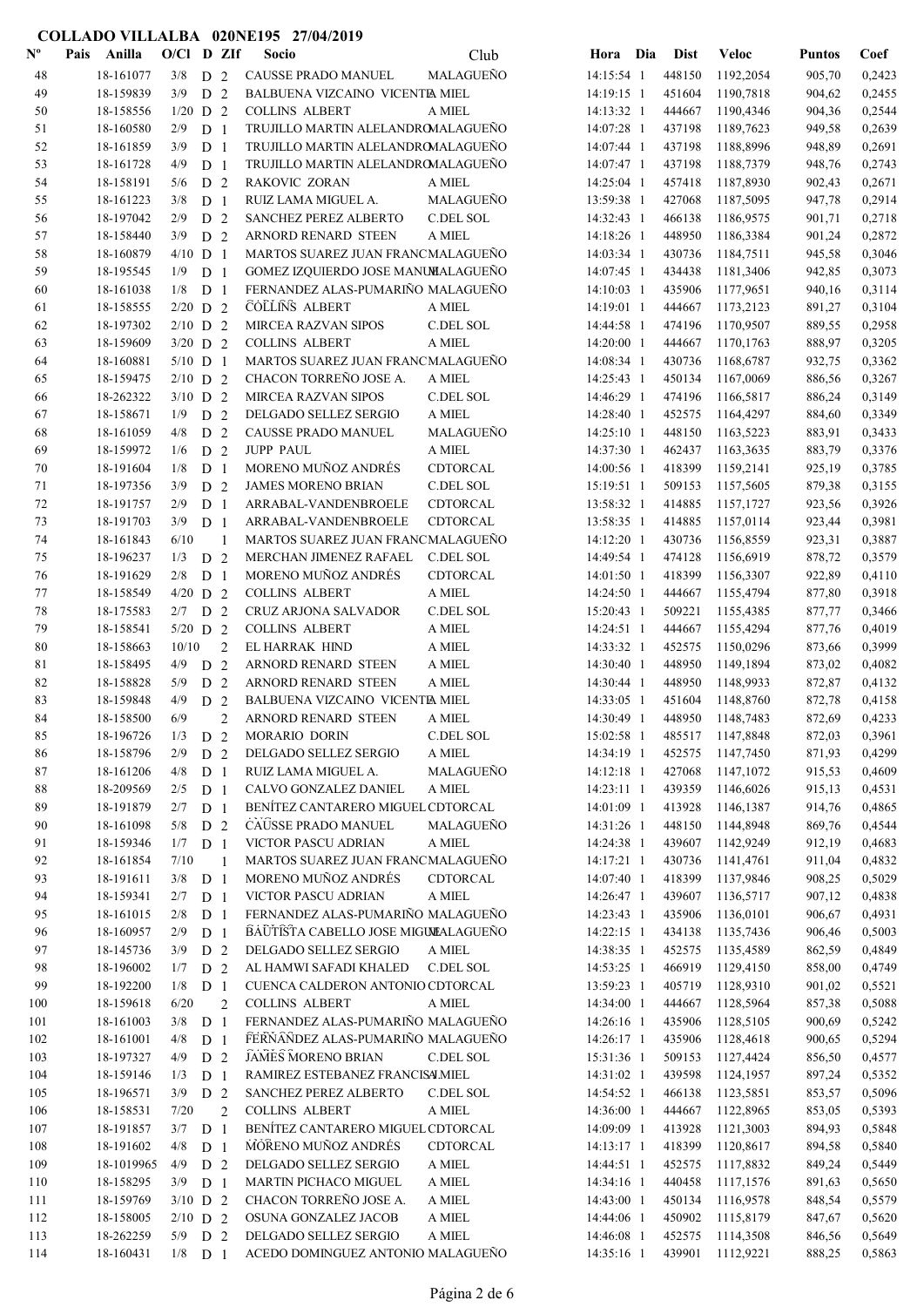| $\mathbf{N}^{\mathbf{o}}$ | Pais | Anilla    | $O/Cl$ D ZIf |                |                | Socio                                | Club             | Hora Dia     | <b>Dist</b> | <b>Veloc</b> | <b>Puntos</b> | Coef   |
|---------------------------|------|-----------|--------------|----------------|----------------|--------------------------------------|------------------|--------------|-------------|--------------|---------------|--------|
| 115                       |      | 18-160455 | 2/8          | D <sub>1</sub> |                | ACEDO DOMINGUEZ ANTONIO MALAGUEÑO    |                  | 14:35:19 1   | 439901      | 1112,7813    | 888,13        | 0,5915 |
| 116                       |      | 18-159436 | 1/8          | D <sub>2</sub> |                | MILLAN FERNADEZ JESUS                | A MIEL           | 14:42:48 1   | 447158      | 1110,1241    | 843,35        | 0,5869 |
| 117                       |      | 18-192078 | 2/8          | D <sub>1</sub> |                | CUENCA CALDERON ANTONIO CDTORCAL     |                  | 14:05:47 1   | 405719      | 1109,1785    | 885,26        | 0,6524 |
| 118                       |      | 18-159050 | $3/10$ D 2   |                |                | OSUNA GONZALEZ JACOB                 | A MIEL           | 14:47:05 1   | 450902      | 1107,6405    | 841,46        | 0,5921 |
| 119                       |      | 18-159738 | $4/10$ D 2   |                |                | CHACON TORREÑO JOSE A.               | A MIEL           | 14:46:40 1   | 450134      | 1106,8869    | 840,89        | 0,5981 |
| 120                       |      | 18-191727 | 4/9          | D <sub>1</sub> |                | ARRABAL-VANDENBROELE                 | CDTORCAL         | 14:15:27 1   | 414885      | 1105,0340    | 881,95        | 0,6544 |
| 121                       |      | 18-197350 | 5/9          | D 2            |                | <b>JAMES MORENO BRIAN</b>            | C.DEL SOL        | 15:41:55 1   | 509153      | 1102,2616    | 837,37        | 0,5377 |
| 122                       |      | 18-160934 | 3/9          | D <sub>1</sub> |                | BAUTISTA CABELLO JOSE MIGULALAGUEÑO  |                  | 14:34:28 1   | 434138      | 1100,5695    | 878,39        | 0,6358 |
| 123                       |      | 18-160538 | 5/9          | D <sub>1</sub> |                | TRUJILLO MARTIN ALELANDROMALAGUEÑO   |                  | 14:38:04 1   | 437198      | 1098,3035    | 876,58        | 0,6365 |
| 124                       |      | 18-159748 | $5/10$ D 2   |                |                | CHACON TORREÑO JOSE A.               | A MIEL           | 14:50:40 1   | 450134      | 1096,1055    | 832,70        | 0,6232 |
| 125                       |      | 18-262303 | $4/10$ D 2   |                |                | <b>MIRCEA RAZVAN SIPOS</b>           | C.DEL SOL        | 15:13:01 1   | 474196      | 1095,0987    | 831,93        | 0,5964 |
| 126                       |      | 18-197366 | 6/9          |                | $\overline{2}$ | <b>JAMES MORENO BRIAN</b>            | C.DEL SOL        | 15:45:10 1   | 509153      | 1094,5604    | 831,52        | 0,5599 |
| 127                       |      | 18-160985 | 4/9          | D <sub>1</sub> |                | BAUTISTA CABELLO JOSE MIGULALAGUEÑO  |                  | 14:36:55 1   | 434138      | 1093,7762    | 872,97        | 0,6618 |
| 128                       |      | 18-160569 | 8/10         |                | 1              | MARTOS SUAREZ JUAN FRANCMALAGUEÑO    |                  | 14:33:55 1   | 430736      | 1093,4699    | 872,72        | 0,6723 |
| 129                       |      | 18-161013 | 5/8          | D <sub>1</sub> |                | FERNANDEZ ALAS-PUMARIÑO MALAGUEÑO    |                  | 14:40:28 1   | 435906      | 1088,4951    | 868,75        | 0,6695 |
| 130                       |      | 18-161093 | 6/8          |                | $\overline{2}$ | CAUSSE PRADO MANUEL                  | MALAGUEÑO        | 14:51:54 1   | 448150      | 1088,0068    | 826,54        | 0,6563 |
| 131                       |      | 18-191295 | $2/10$ D 1   |                |                | LAURIN CORDOBA FRAN. JOSE CDTORCAL   |                  | 14:17:44 1   | 410101      | 1085,6892    | 866,51        | 0,7227 |
| 132                       |      | 18-19792  | 1/9          | D <sub>2</sub> |                | ESSERHANI ABDERRAHIM                 | C.DEL SOL        | 15:27:29 1   | 485517      | 1084,9946    | 824,25        | 0,6151 |
| 133                       |      | 18-158003 | $4/10$ D 2   |                |                | OSUNA GONZALEZ JACOB                 | A MIEL           | 14:55:52 1   | 450902      | 1084,2466    | 823,69        | 0,6673 |
| 134                       |      | 18-160996 | 5/9          | D <sub>1</sub> |                | BAUTISTA CABELLO JOSE MIGUIEALAGUEÑO |                  | 14:40:47 1   | 434138      | 1083,2237    | 864,54        | 0,6983 |
| 135                       |      | 18-262238 | $5/10$ D 2   |                |                | <b>MIRCEA RAZVAN SIPOS</b>           | C.DEL SOL        | 15:17:57 1   | 474196      | 1082,7629    | 822,56        | 0,6441 |
| 136                       |      | 18-262318 | 6/10         |                | $\overline{2}$ | <b>MIRCEA RAZVAN SIPOS</b>           | C.DEL SOL        | 15:18:12 1   | 474196      | 1082,1451    | 822,09        | 0,6489 |
| 137                       |      | 18-175539 | 3/7          | D <sub>2</sub> |                | CRUZ ARJONA SALVADOR                 | C.DEL SOL        | 15:50:49 1   | 509221      | 1081,5696    | 821,65        | 0,6087 |
| 138                       |      | 18-209555 | 3/5          | D <sub>1</sub> |                | CALVO GONZALEZ DANIEL                | A MIEL           | 14:46:22 1   | 439359      | 1081,1886    | 862,92        | 0,7106 |
| 139                       |      | 18-161088 | 7/8          |                | $\overline{2}$ | CAUSSE PRADO MANUEL                  | MALAGUEÑO        | 14:54:46 1   | 448150      | 1080,4870    | 820,83        | 0,7017 |
| 140                       |      | 18-197347 | 7/9          |                | $\overline{2}$ | <b>JAMES MORENO BRIAN</b>            | C.DEL SOL        | 15:51:31 1   | 509153      | 1079,8197    | 820,32        | 0,6221 |
| 141                       |      | 18-197353 | 8/9          |                | $\overline{c}$ | <b>JAMES MORENO BRIAN</b>            | C.DEL SOL        | 15:54:03 1   | 509153      | 1074,0492    | 815,94        | 0,6265 |
| 142                       |      | 18-197282 | 7/10         |                | $\overline{2}$ | <b>MIRCEA RAZVAN SIPOS</b>           | C.DEL SOL        | 15:22:00 1   | 474196      | 1072,8416    | 815,02        | 0,6775 |
| 143                       |      | 18-154494 | 1/7          | D <sub>1</sub> |                | <b>LAURIN GARCIA JOSE</b>            | CDTORCAL         | 14:22:36 1   | 410101      | 1071,8792    | 855,49        | 0,7889 |
| 144                       |      | 18-158529 | 8/20         |                | $\overline{2}$ | <b>COLLINS ALBERT</b>                | A MIEL           | 14:55:05 1   | 444667      | 1071,2716    | 813,83        | 0,7327 |
| 145                       |      | 18-191610 | 5/8          | D <sub>1</sub> |                | MORENO MUÑOZ ANDRÉS                  | CDTORCAL         | 14:34:39 1   | 418399      | 1060,1774    | 846,15        | 0,7841 |
| 146                       |      | 18-192254 | 1/4          | D <sub>1</sub> |                | RIOS CUADRADO JAVIER                 | CDTORCAL         | 14:32:35 1   | 415941      | 1059,4973    | 845,61        | 0,7941 |
| 147                       |      | 18-196725 | 2/3          | D <sub>2</sub> |                | <b>MORARIO DORIN</b>                 | <b>C.DEL SOL</b> | 15:39:17 1   | 485517      | 1057,1187    | 803,08        | 0,6850 |
| 148                       |      | 18-160432 | 3/8          | D <sub>1</sub> |                | ACEDO DOMINGUEZ ANTONIO MALAGUEÑO    |                  | 14:56:46 1   | 439901      | 1055,5091    | 842,42        | 0,7612 |
| 149                       |      | 18-159742 | 6/10         |                | $\mathbf{2}$   | CHACON TORREÑO JOSE A.               | A MIEL           | 15:06:44 1   | 450134      | 1054,8367    | 801,34        | 0,7489 |
| 150                       |      | 18-159278 | 3/7          | D <sub>1</sub> |                | VICTOR PASCU ADRIAN                  | A MIEL           | 14:56:47 1   | 439607      | 1054,7615    | 841,83        | 0,7720 |
| 151                       |      | 18-158448 | 7/9          |                | $\overline{2}$ | ARNORD RENARD STEEN                  | A MIEL           | 15:09:19 1   | 448950      | 1045,7316    | 794,43        | 0,7610 |
| 152                       |      | 18-160010 | $1/6$ D 1    |                |                | BERROCAL BARQUERO JOSE               | MALAGUEÑO        | 14:46:20 1   | 423397      | 1041,9943    | 831,64        | 0,8122 |
| 153                       |      | 18-160082 | $2/6$ D 1    |                |                | BERROCAL BARQUERO JOSE MALAGUEÑO     |                  | 14:46:50 1   | 423397      | 1040,7136    | 830,62        | 0,8176 |
| 154                       |      | 18-158538 | 9/20         |                | $\overline{2}$ | <b>COLLINS ALBERT</b>                | A MIEL           | 15:07:26 1   | 444667      | 1040,3190    | 790,31        | 0,7835 |
| 155                       |      | 18-191750 | 5/9          | D <sub>1</sub> |                | ARRABAL-VANDENBROELE                 | CDTORCAL         | 14:39:11 1   | 414885      | 1039,3345    | 829,51        | 0,8452 |
| 156                       |      | 18-160442 | 4/8          | D <sub>1</sub> |                | ACEDO DOMINGUEZ ANTONIO MALAGUEÑO    |                  | 15:05:40 1   | 439901      | 1033,4401    | 824,81        | 0,8023 |
| 157                       |      | 18-161222 | 5/8          | D <sub>1</sub> |                | RUIZ LAMA MIGUEL A.                  | MALAGUEÑO        | 14:53:25 1   | 427068      | 1033,0208    | 824,48        | 0,8317 |
| 158                       |      | 18-196121 | 2/8          | D <sub>2</sub> |                | <b>GUERRERO OTAL JOSE M</b>          | C.DEL SOL        | 15:30:31 1   | 464469      | 1030,9696    | 783,21        | 0,7696 |
| 159                       |      | 18-196009 | 2/7          | D <sub>2</sub> |                | AL HAMWI SAFADI KHALED               | C.DEL SOL        | 15:36:06 1   | 466919      | 1023,7207    | 777,71        | 0,7704 |
| 160                       |      | 18-197229 | 3/8          | D <sub>2</sub> |                | GUERRERO OTAL JOSE M                 | C.DEL SOL        | $15:35:15$ 1 | 464469      | 1020,2504    | 775,07        | 0,7794 |
| 161                       |      | 18-197053 | 4/9          | D <sub>2</sub> |                | SANCHEZ PEREZ ALBERTO                | C.DEL SOL        | 15:38:07 1   | 466138      | 1017,5094    | 772,99        | 0,7814 |
| 162                       |      | 18-161548 | 2/3          | D <sub>1</sub> |                | CAMACHO MUÑOZ JUAN SEBAMALAGUEÑO     |                  | 15:07:43 1   | 433799      | 1014,2205    | 809,47        | 0,8449 |
| 163                       |      | 18-161516 | $3/3$ D 1    |                |                | CAMACHO MUÑOZ JUAN SEBAMALAGUEÑO     |                  | 15:09:19 1   | 433799      | 1010,4406    | 806,45        | 0,8501 |
| 164                       |      | 18-159540 | 10/20        |                | $\overline{2}$ | <b>COLLINS ALBERT</b>                | A MIEL           | 15:20:26 1   | 444667      | 1009,6125    | 766,99        | 0,8344 |
| 165                       |      | 18-191637 | 6/8          |                | 1              | MORENO MUÑOZ ANDRÉS                  | CDTORCAL         | 14:56:32 1   | 418399      | 1004,4790    | 801,70        | 0,8922 |
| 166                       |      | 18-158743 | 6/9          |                | $\mathfrak{2}$ | DELGADO SELLEZ SERGIO                | A MIEL           | 15:32:13 1   | 452575      | 1000,7924    | 760,29        | 0,8298 |
| 167                       |      | 18-192195 | 3/8          | D <sub>1</sub> |                | CUENCA CALDERON ANTONIO CDTORCAL     |                  | 14:48:46 1   | 405719      | 992,5442     | 792,17        | 0,9313 |
| 168                       |      | 18-196986 | 1/8          | D <sub>2</sub> |                | REZKI ABDELHAK FEHMI                 | C.DEL SOL        | 15:57:31 1   | 471579      | 987,5655     | 750,24        | 0,8060 |
| 169                       |      | 18-161406 | 2/8          | D <sub>1</sub> |                | <b>GOMEZ VIDA RAFAEL</b>             | MALAGUEÑO        | 15:01:28 1   | 415972      | 986,9630     | 787,72        | 0,9192 |
| 170                       |      | 18-159752 | 7/10         |                | $\overline{2}$ | CHACON TORREÑO JOSE A.               | A MIEL           | 15:36:33 1   | 450134      | 985,9468     | 749,01        | 0,8544 |
| 171                       |      | 18-159078 | 11/20        |                | $\overline{2}$ | <b>COLLINS ALBERT</b>                | A MIEL           | 15:31:16 1   | 444667      | 985,3752     | 748,57        | 0,8700 |
| 172                       |      | 18-160344 | $1/9$ D 1    |                |                | MORENO PUERTAS MANUEL MALAGUEÑO      |                  | 15:17:33 1   | 429270      | 981,0764     | 783,02        | 0,9065 |
| 173                       |      | 18-191812 | 4/7          | D <sub>1</sub> |                | BENÍTEZ CANTARERO MIGUEL CDTORCAL    |                  | 15:02:02 1   | 413928      | 980,7946     | 782,79        | 0,9456 |
| 174                       |      | 18-160007 | 3/6          | D <sub>1</sub> |                | BERROCAL BARQUERO JOSE MALAGUEÑO     |                  | 15:13:06 1   | 423397      | 977,5964     | 780,24        | 0,9298 |
| 175                       |      | 18-161416 | $3/8$ D 1    |                |                | <b>GOMEZ VIDA RAFAEL</b>             | MALAGUEÑO        | 15:06:00 1   | 415972      | 976,4601     | 779,33        | 0,9518 |
| 176                       |      | 18-161928 | 9/10         |                | $\overline{1}$ | MARTOS SUAREZ JUAN FRANCMALAGUEÑO    |                  | 15:22:39 1   | 430736      | 973,0848     | 776,64        | 0,9244 |
| 177                       |      | 18-158287 | $4/9$ D 1    |                |                | MARTIN PICHACO MIGUEL                | A MIEL           | 15:33:24 1   | 440458      | 971,4557     | 775,34        | 0,9092 |
| 178                       |      | 18-192238 | $2/4$ D 1    |                |                | RIOS CUADRADO JAVIER                 | CDTORCAL         | 15:09:09 1   | 415941      | 969,2206     | 773,56        | 0,9682 |
| 179                       |      | 18-159531 | 12/20        |                | 2              | <b>COLLINS ALBERT</b>                | A MIEL           | 15:40:13 1   | 444667      | 966,2123     | 734,02        | 0,9107 |
| 180                       |      | 18-197667 | $2/8$ D $2$  |                |                | REZKI ABDELHAK FEHMI                 | C.DEL SOL        | 16:09:28 1   | 471579      | 963,4548     | 731,92        | 0,8636 |
| 181                       |      | 18-196844 | $2/9$ D 2    |                |                | ESSERHANI ABDERRAHIM                 | C.DEL SOL        | 16:27:21 1   | 485517      | 956,9666     | 726,99        | 0,8434 |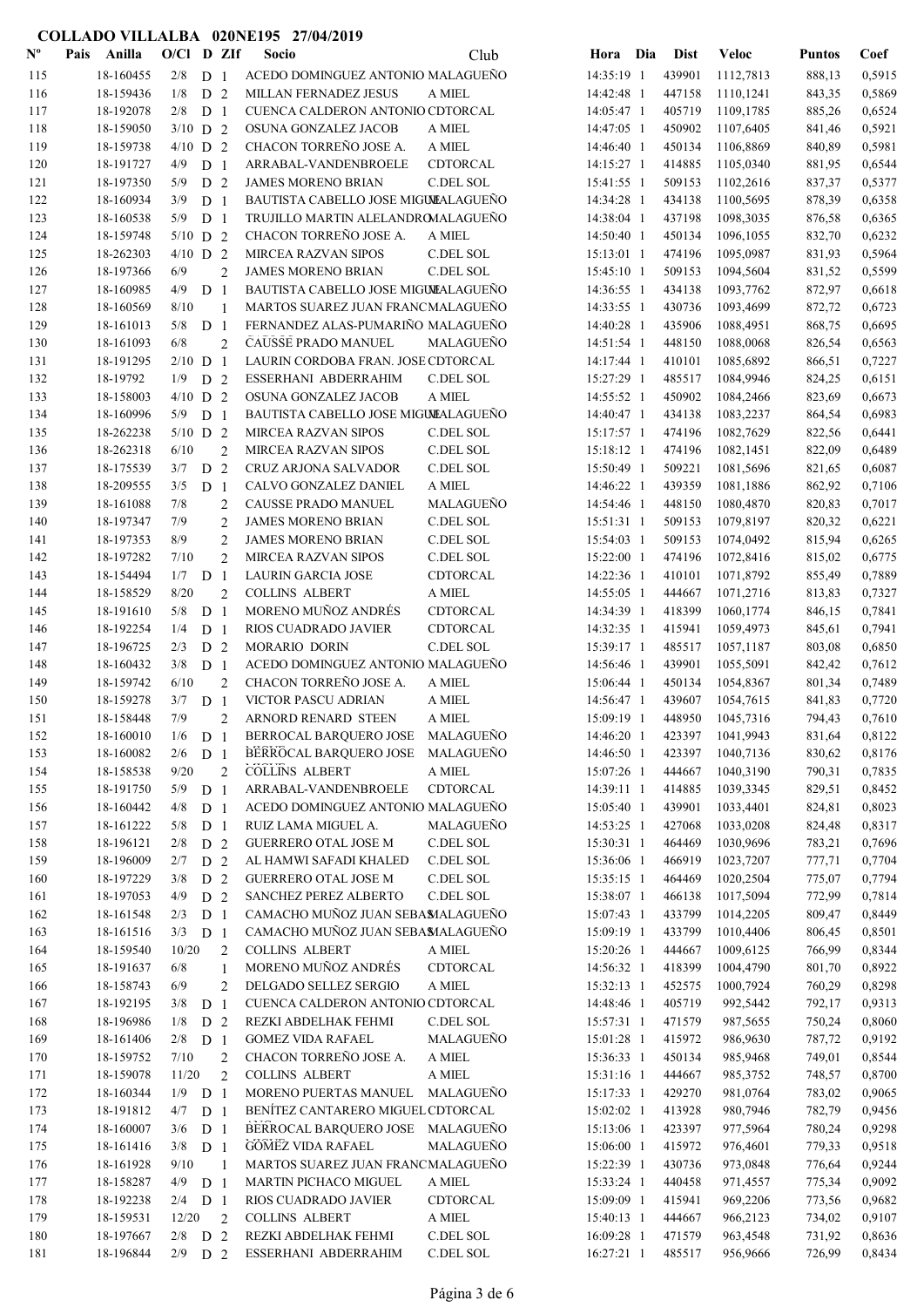| $\mathbf{N}^{\mathbf{o}}$ | Pais | Anilla                 | $O/C1$ D ZIf |                |                                  | Socio                                                       | Club             | Hora Dia                 | <b>Dist</b>      | <b>Veloc</b>         | <b>Puntos</b>    | Coef             |
|---------------------------|------|------------------------|--------------|----------------|----------------------------------|-------------------------------------------------------------|------------------|--------------------------|------------------|----------------------|------------------|------------------|
| 182                       |      | 18-158036              | $5/10$ D 2   |                |                                  | OSUNA GONZALEZ JACOB                                        | A MIEL           | 15:53:39 1               | 450902           | 951,9730             | 723,20           | 0,9132           |
| 183                       |      | 18-160530              | 6/9          |                | 1                                | TRUJILLO MARTIN ALELANDROMALAGUEÑO                          |                  | 15:40:03 1               | 437198           | 950,3271             | 758,48           | 0,9470           |
| 184                       |      | 18-159923              | 5/9          | D <sub>1</sub> |                                  | MARTIN PICHACO MIGUEL                                       | A MIEL           | 15:45:28 1               | 440458           | 946,2718             | 755,24           | 0,9451           |
| 185                       |      | 18-196446              | 4/8          | D <sub>2</sub> |                                  | <b>GUERRERO OTAL JOSE M</b>                                 | C.DEL SOL        | 16:13:20 1               | 464469           | 941,4912             | 715,24           | 0,9011           |
| 186                       |      | 18-191603              | 7/8          |                | 1                                | MORENO MUÑOZ ANDRÉS                                         | CDTORCAL         | 15:26:28 1               | 418399           | 937,1338             | 747,95           | 1,0058           |
| 187                       |      | 18-197617              | 5/9          | D 2            |                                  | SANCHEZ PEREZ ALBERTO                                       | C.DEL SOL        | 16:18:00 1               | 466138           | 936,0201             | 711,08           | 0,9076           |
| 188                       |      | 18-160624              | 2/9          | D <sub>1</sub> |                                  | GOMEZ IZQUIERDO JOSE MANUMALAGUEÑO                          |                  | 15:45:58 1               | 434438           | 932,3371             | 744,12           | 0,9791           |
| 189                       |      | 18-161387              | 4/8          | D <sub>1</sub> |                                  | <b>GOMEZ VIDA RAFAEL</b>                                    | MALAGUEÑO        | 15:26:34 1               | 415972           | 931,4891             | 743,44           | 1,0280           |
| 190                       |      | 18-197705              | $3/10$ D 1   |                |                                  | LAURIN CORDOBA FRAN. JOSE CDTORCAL                          |                  | 15:20:18 1               | 410101           | 931,4127             | 743,38           | 1,0482           |
| 191                       |      | 18-161388              | 5/8          | D <sub>1</sub> |                                  | <b>GOMEZ VIDA RAFAEL</b>                                    | MALAGUEÑO        | 15:26:39 1               | 415972           | 931,3153             | 743,30           | 1,0388           |
| 192                       |      | 18-197303              | 8/10         |                | $\overline{2}$                   | <b>MIRCEA RAZVAN SIPOS</b>                                  | C.DEL SOL        | 16:29:14 1               | 474196           | 931,1959             | 707,42           | 0,9161           |
| 193                       |      | 18-159136              | $2/3$ D 1    |                |                                  | RAMIREZ ESTEBANEZ FRANCISALMIEL                             |                  | 15:53:39 1               | 439598           | 928,1073             | 740,74           | 0,9933           |
| 194                       |      | 18-159532              | 13/20        |                | $\overline{c}$                   | <b>COLLINS ALBERT</b>                                       | A MIEL           | 15:59:45 1               | 444667           | 926,8723             | 704,13           | 0,9871           |
| 195                       |      | 18-161412              | 6/8          |                | 1                                | <b>GOMEZ VIDA RAFAEL</b>                                    | MALAGUEÑO        | 15:29:19 1               | 415972           | 925,7880             | 738,89           | 1,0606           |
| 196                       |      | 18-159602              | 14/20        |                | $\overline{c}$                   | <b>COLLINS ALBERT</b>                                       | A MIEL           | 16:03:45 1               | 444667           | 919,2083             | 698,31           | 0,9972           |
| 197                       |      | 18-161241              | 6/8          |                | $\mathbf{1}$                     | RUIZ LAMA MIGUEL A.                                         | MALAGUEÑO        | 15:45:30 1               | 427068           | 917,4393             | 732,23           | 1,0436           |
| 198                       |      | 18-192236              | 3/4          | D <sub>1</sub> |                                  | RIOS CUADRADO JAVIER                                        | <b>CDTORCAL</b>  | 15:34:44 1               | 415941           | 914,6921             | 730,03           | 1,0770           |
| 199                       |      | 18-159353              | 4/7          | D <sub>1</sub> |                                  | <b>VICTOR PASCU ADRIAN</b>                                  | A MIEL           | 16:03:33 1               | 439607           | 909,1242             | 725,59           | 1,0242           |
| 200                       |      | 18-191739              | 6/9          |                | 1                                | ARRABAL-VANDENBROELE                                        | CDTORCAL         | 15:41:03 1               | 414885           | 899,8699             | 718,20           | 1,0906           |
| 201                       |      | 18-192255              | 1/1          | D <sub>1</sub> |                                  | RIOS ARRABAL JOAQUÍN F.                                     | <b>CDTORCAL</b>  | 15:44:15 1               | 415941           | 895,9418             | 715,07           | 1,0933           |
| 202                       |      | 18-155369              | $4/10$ D 1   |                |                                  | LAURIN CORDOBA FRAN. JOSE CDTORCAL                          |                  | 15:38:00 1               | 410101           | 895,4170             | 714,65           | 1,1144           |
| 203                       |      | 18-160536              | 7/9          |                | 1                                | TRUJILLO MARTIN ALELANDROMALAGUEÑO                          |                  | 16:10:27 1               | 437198           | 891,4222             | 711,46           | 1,0505           |
| 204                       |      | 18-196926              | 2/3          | D <sub>2</sub> |                                  | MERCHAN JIMENEZ RAFAEL                                      | C.DEL SOL        | 16:52:55 1               | 474128           | 889,6851             | 675,88           | 0,9734           |
| 205                       |      | 18-159173              | 5/7          | D <sub>1</sub> |                                  | VICTOR PASCU ADRIAN                                         | A MIEL           | 16:14:40 1               | 439607           | 888,6934             | 709,28           | 1,0550           |
| 206                       |      | 18-192160              | 1/4          | D <sub>1</sub> |                                  | GONZÁLEZ PÉREZ JUAN ANDRÉ DTORCAL                           |                  | 15:48:19 1               | 415312           | 886,8187             | 707,79           | 1,1222           |
| 207                       |      | 18-159840              | 5/9          | D <sub>2</sub> |                                  | BALBUENA VIZCAINO VICENTE MIEL                              |                  | 16:32:28 1               | 451604           | 881,2359             | 669,46           | 1,0370           |
| 208                       |      | 18-56655               | 6/6          |                | $\overline{c}$                   | RAKOVIC ZORAN                                               | A MIEL           | 16:39:34 1               | 457418           | 880,3837             | 668,81           | 1,0288           |
| 209                       |      | 18-196857              | 3/9          | D <sub>2</sub> |                                  | ESSERHANI ABDERRAHIM                                        | C.DEL SOL        | 17:11:45 1               | 485517           | 879,9583             | 668,49           | 0,9739           |
| 210                       |      | 18-159457              | 2/8          | D <sub>2</sub> |                                  | MILLAN FERNADEZ JESUS                                       | $\mathbf A$ MIEL | 16:28:28 1               | 447158           | 879,4244             | 668,08           | 1,0625           |
| 211                       |      | 18-161414              | 7/8          |                | 1                                | <b>GOMEZ VIDA RAFAEL</b>                                    | MALAGUEÑO        | 15:57:01 1               | 415972           | 872,0282             | 695,98           | 1,1476           |
| 212                       |      | 18-175507              | 4/7          | D <sub>2</sub> |                                  | CRUZ ARJONA SALVADOR                                        | C.DEL SOL        | 17:45:25 1               | 509221           | 869,8437             | 660,81           | 0,9419           |
| 213                       |      | 18-192115              | 2/4          | D <sub>1</sub> |                                  | GONZÁLEZ PÉREZ JUAN ANDRÉ DTORCAL                           |                  | 15:57:35 1               | 415312           | 869,6116             | 694,05           | 1,1603           |
| 214                       |      | 18-160349              | 2/9          | D <sub>1</sub> |                                  | MORENO PUERTAS MANUEL                                       | MALAGUEÑO        | 16:19:32 1               | 429270           | 859,3421             | 685,86           | 1,1279           |
| 215                       |      | 18-159442              | 3/8          | D <sub>2</sub> |                                  | MILLAN FERNADEZ JESUS                                       | $\mathbf A$ MIEL | 16:41:16 1               | 447158           | 857,8296             | 651,68           | 1,0878           |
| 216                       |      | 18-159795              | 4/8          | D <sub>2</sub> |                                  | MILLAN FERNADEZ JESUS                                       | $\mathbf A$ MIEL | 16:41:18 1               | 447158           | 857,7748             | 651,64           | 1,0929           |
| 217                       |      | 18-160324              | 3/9          | D <sub>1</sub> |                                  | MORENO PUERTAS MANUEL                                       | MALAGUEÑO        | 16:21:12 1               | 429270           | 856,4844             | 683,58           | 1,1437           |
| 218                       |      | 18-159661<br>18-195565 | 6/9          |                | $\mathbf{1}$                     | MARTIN PICHACO MIGUEL                                       | A MIEL           | 16:42:52 1               | 440458           | 842,3907             | 672,33           | 1,1198           |
| 219<br>220                |      | 18-158298              | 3/9<br>7/9   | D <sub>1</sub> |                                  | GOMEZ IZQUIERDO JOSE MANUMALAGUEÑO<br>MARTIN PICHACO MIGUEL | A MIEL           | 16:36:32 1<br>16:44:31 1 | 434438<br>440458 | 841,0648<br>839,7407 | 671,27           | 1,1405           |
| 221                       |      | 18-159827              | 6/9          |                | 1                                | BALBUENA VIZCAINO VICENTE MIEL                              |                  | 16:59:58 1               | 451604           | 836,3553             | 670,21<br>635,37 | 1,1300<br>1,1072 |
| 222                       |      | 18-159747              | 8/10         |                | $\overline{c}$<br>$\mathfrak{2}$ | CHACON TORREÑO JOSE A.                                      | A MIEL           | 17:00:33 1               | 450134           | 832,7333             | 632,61           | 1,1158           |
| 223                       |      | 18-196277              | $5/7$ D $2$  |                |                                  | CRUZ ARJONA SALVADOR                                        | C.DEL SOL        | 18:17:03 1               | 509221           | 825,2508             | 626,93           | 0,9908           |
| 224                       |      | 18-161890              | 3/3          | D <sub>1</sub> |                                  | RAMIREZ ESTEBANEZ FRANCISALMIEL                             |                  | 16:58:42 1               | 439598           | 816,0349             | 651,29           | 1,1528           |
| 225                       |      | 18-161084              | 8/8          |                | $\overline{c}$                   | CAUSSE PRADO MANUEL                                         | MALAGUEÑO        | 17:09:41 1               | 448150           | 815,2876             | 619,36           | 1,1359           |
| 226                       |      | 18-159712              | 9/10         |                | $\overline{2}$                   | CHACON TORREÑO JOSE A.                                      | $\mathbf A$ MIEL | 17:16:44 1               | 450134           | 808,5271             | 614,22           | 1,1359           |
| 227                       |      | 18-159963              | 2/6          | D <sub>2</sub> |                                  | JUPP PAUL                                                   | $\mathbf A$ MIEL | 17:32:09 1               | 462437           | 808,2443             | 614,01           | 1,1106           |
| 228                       |      | 18-27786               | 4/9          | D <sub>1</sub> |                                  | GOMEZ IZQUIERDO JOSE MANUMALAGUEÑO                          |                  | 17:03:50 1               | 434438           | 798,8440             | 637,57           | 1,1874           |
| 229                       |      | 18-161009              | 6/8          |                | 1                                | FERNANDEZ ALAS-PUMARIÑO MALAGUEÑO                           |                  | 17:06:37 1               | 435906           | 797,4620             | 636,47           | 1,1886           |
| 230                       |      | 18-159916              | 8/9          |                | 1                                | <b>MARTIN PICHACO MIGUEL</b>                                | A MIEL           | 17:18:30 1               | 440458           | 788,6446             | 629,43           | 1,1814           |
| 231                       |      | 18-159810              | 7/9          |                | 2                                | BALBUENA VIZCAINO VICENTE MIEL                              |                  | 17:35:01 1               | 451604           | 785,3755             | 596,64           | 1,1573           |
| 232                       |      | 18-158229              | 6/9          |                | 2                                | SANCHEZ PEREZ ALBERTO                                       | C.DEL SOL        | 17:54:19 1               | 466138           | 784,3260             | 595,84           | 1,1260           |
| 233                       |      | 18-192364              | 2/7          | D <sub>1</sub> |                                  | <b>LAURIN GARCIA JOSE</b>                                   | CDTORCAL         | 16:44:52 1               | 410101           | 781,3432             | 623,61           | 1,2854           |
| 234                       |      | 18-191887              | 5/7          | D <sub>1</sub> |                                  | BENÍTEZ CANTARERO MIGUEL CDTORCAL                           |                  | 16:54:15 1               | 413928           | 774,7833             | 618,37           | 1,2790           |
| 235                       |      | 18-191881              | 6/7          |                | 1                                | BENÍTEZ CANTARERO MIGUEL CDTORCAL                           |                  | 16:54:16 1               | 413928           | 774,7592             | 618,35           | 1,2845           |
| 236                       |      | 18-44893               | 4/9          | D 2            |                                  | ESSERHANI ABDERRAHIM                                        | C.DEL SOL        | 18:27:38 1               | 485517           | 773,5679             | 587,67           | 1,0997           |
| 237                       |      | 18-158526              | 15/20        |                | $\overline{2}$                   | <b>COLLINS ALBERT</b>                                       | A MIEL           | 17:35:51 1               | 444667           | 772,1924             | 586,62           | 1,2058           |
| 238                       |      | 18-197037              | 7/9          |                | $\overline{2}$                   | SANCHEZ PEREZ ALBERTO                                       | C.DEL SOL        | 18:04:29 1               | 466138           | 771,1346             | 585,82           | 1,1552           |
| 239                       |      | 18-192072              | 4/8          | D <sub>1</sub> |                                  | CUENCA CALDERON ANTONIO CDTORCAL                            |                  | 16:47:42 1               | 405719           | 768,8440             | 613,63           | 1,3328           |
| 240                       |      | 18-160348              | $4/9$ D 1    |                |                                  | MORENO PUERTAS MANUEL                                       | MALAGUEÑO        | 17:19:09 1               | 429270           | 767,7189             | 612,73           | 1,2649           |
| 241                       |      | 18-159731              | 10/10        |                | $\overline{2}$                   | CHACON TORREÑO JOSE A.                                      | A MIEL           | 17:48:58 1               | 450134           | 764,2775             | 580,61           | 1,2113           |
| 242                       |      | 18-192038              | $1/8$ D 1    |                |                                  | CAMPOS ALARCON MARICARMEDITORCAL                            |                  | 16:51:04 1               | 405719           | 763,9700             | 609,74           | 1,3495           |
| 243                       |      | 18-161212              | 7/8          |                | 1                                | RUIZ LAMA MIGUEL A.                                         | MALAGUEÑO        | 17:19:42 1               | 427068           | 763,0302             | 608,99           | 1,2873           |
| 244                       |      | 18-196705              | 5/9          | D <sub>2</sub> |                                  | ESSERHANI ABDERRAHIM                                        | C.DEL SOL        | 18:37:18 1               | 485517           | 761,8343             | 578,75           | 1,1370           |
| 245                       |      | 18-158439              | 8/9          |                | $\overline{c}$                   | ARNORD RENARD STEEN                                         | $\mathbf A$ MIEL | 17:50:02 1               | 448950           | 760,8892             | 578,03           | 1,2347           |
| 246                       |      | 18-158228              | 8/9          |                | 2                                | SANCHEZ PEREZ ALBERTO                                       | C.DEL SOL        | 18:13:21 1               | 466138           | 759,9870             | 577,35           | 1,1940           |
| 247                       |      | 18-159312              | 6/7          |                | $\mathbf{1}$                     | VICTOR PASCU ADRIAN                                         | $\mathbf A$ MIEL | 17:47:50 1               | 439607           | 747,8429             | 596,87           | 1,2712           |
| 248                       |      | 18-191321              | $5/9$ D 1    |                |                                  | GOMEZ IZQUIERDO JOSE MANUMALAGUEÑO                          |                  | 17:41:27 1               | 434438           | 747,1631             | 596,33           | 1,2915           |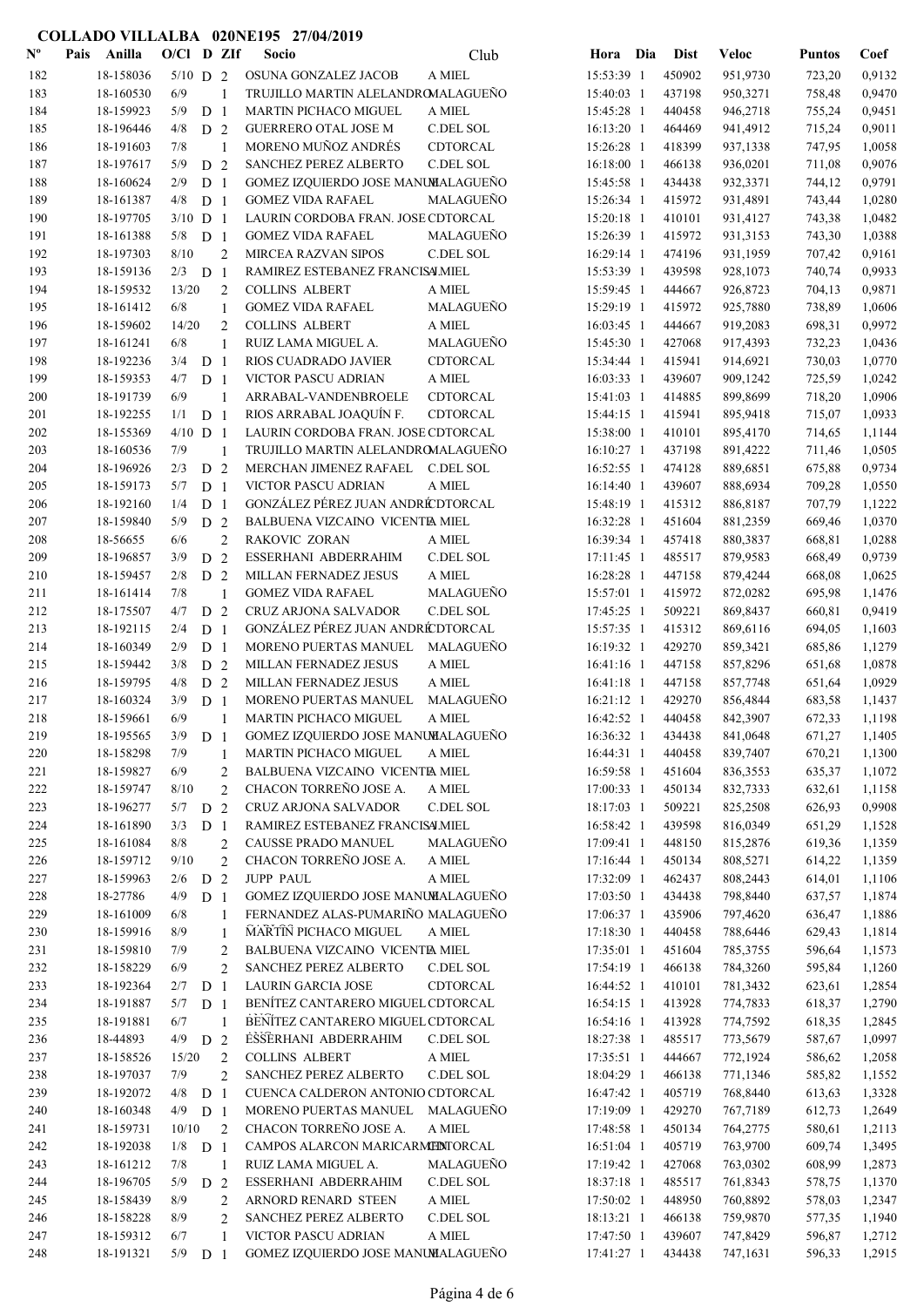| $\mathbf{N}^{\mathbf{o}}$ | Pais | Anilla    | $O/Cl$ D ZIf |                |                | Socio                               | Club             | Hora Dia   | <b>Dist</b> | <b>Veloc</b> | <b>Puntos</b> | Coef   |
|---------------------------|------|-----------|--------------|----------------|----------------|-------------------------------------|------------------|------------|-------------|--------------|---------------|--------|
| 249                       |      | 18-191715 | 7/9          |                | 1              | ARRABAL-VANDENBROELE                | CDTORCAL         | 17:18:48 1 | 414885      | 742,4571     | 592,57        | 1,3578 |
| 250                       |      | 18-175549 | 6/7          |                | $\overline{2}$ | CRUZ ARJONA SALVADOR                | C.DEL SOL        | 19:31:43 1 | 509221      | 736,1699     | 559,26        | 1,1107 |
| 251                       |      | 18-19786  | 6/9          |                | $\overline{2}$ | ESSERHANI ABDERRAHIM                | C.DEL SOL        | 19:00:44 1 | 485517      | 734,8154     | 558,23        | 1,1696 |
| 252                       |      | 18-209607 | 4/5          | D <sub>1</sub> |                | CALVO GONZALEZ DANIEL               | A MIEL           | 18:04:47 1 | 439359      | 726,4734     | 579,81        | 1,2977 |
| 253                       |      | 18-159428 | 5/8          | D <sub>2</sub> |                | MILLAN FERNADEZ JESUS               | A MIEL           | 18:18:09 1 | 447158      | 723,3811     | 549,54        | 1,2801 |
| 254                       |      | 18-159382 | 6/8          |                | $\overline{2}$ | ADRIAN SCRIECIU ALBERT              | A MIEL           | 18:20:05 1 | 448332      | 723,0189     | 549,27        | 1,2818 |
| 255                       |      | 18-191751 | 8/9          |                | $\mathbf{1}$   | ARRABAL-VANDENBROELE                | CDTORCAL         | 17:33:57 1 | 414885      | 722,8591     | 576,93        | 1,3906 |
| 256                       |      | 18-158356 | 5/5          | D <sub>1</sub> |                | CALVO GONZALEZ DANIEL               | A MIEL           | 18:16:48 1 | 439359      | 712,3200     | 568,52        | 1,3183 |
| 257                       |      | 18-158982 | 7/8          |                | $\overline{2}$ | ADRIAN SCRIECIU ALBERT              | A MIEL           | 18:30:45 1 | 448332      | 710,7919     | 539,98        | 1,2969 |
| 258                       |      | 18-192126 | 3/4          | D <sub>1</sub> |                | GONZÁLEZ PÉREZ JUAN ANDRÉCDTORCAL   |                  | 17:47:59 1 | 415312      | 706,3329     | 563,74        | 1,4055 |
| 259                       |      | 18-196087 | 3/7          | D <sub>2</sub> |                | AL HAMWI SAFADI KHALED              | <b>C.DEL SOL</b> | 19:05:38 1 | 466919      | 701,4658     | 532,89        | 1,2550 |
| 260                       |      | 18-160916 | 10/10        |                |                | MARTOS SUAREZ JUAN FRANCMALAGUEÑO   |                  | 18:16:40 1 | 430736      | 698,4908     | 557,48        | 1,3657 |
| 261                       |      | 18-158035 | 6/10         |                | $\overline{2}$ | OSUNA GONZALEZ JACOB                | A MIEL           | 18:47:44 1 | 450902      | 696,1229     | 528,83        | 1,3096 |
| 262                       |      | 18-160454 | 5/8          | D <sub>1</sub> |                | ACEDO DOMINGUEZ ANTONIO MALAGUEÑO   |                  | 18:33:00 1 | 439901      | 694,9463     | 554,65        | 1,3475 |
| 263                       |      | 18-160343 | 5/9          | D <sub>1</sub> |                | MORENO PUERTAS MANUEL               | MALAGUEÑO        | 18:18:17 1 | 429270      | 694,2933     | 554,13        | 1,3861 |
| 264                       |      | 18-160354 | 6/9          |                | -1             | MORENO PUERTAS MANUEL               | MALAGUEÑO        | 18:18:18 1 | 429270      | 694,2746     | 554,11        | 1,3914 |
| 265                       |      | 18-196031 | 4/7          | D <sub>2</sub> |                | AL HAMWI SAFADI KHALED              | C.DEL SOL        | 19:13:10 1 | 466919      | 693,6157     | 526,93        | 1,2841 |
| 266                       |      | 18-197211 | 1/4          | D <sub>2</sub> |                | <b>RUIZ VEGA AMADOR</b>             | A MIEL           | 18:49:05 1 | 447906      | 690,0593     | 524,23        | 1,3436 |
| 267                       |      | 18-191272 | 3/7          | D <sub>1</sub> |                | LAURIN GARCIA JOSE                  | CDTORCAL         | 17:55:42 1 | 410101      | 688,4355     | 549,45        | 1,4730 |
| 268                       |      | 18-159879 | 8/9          |                | $\overline{2}$ | BALBUENA VIZCAINO VICENTE MIEL      |                  | 18:57:33 1 | 451604      | 686,7980     | 521,75        | 1,3426 |
| 269                       |      | 18-161012 | 7/8          |                | $\mathbf{1}$   | FERNANDEZ ALAS-PUMARIÑO MALAGUEÑO   |                  | 18:35:16 1 | 435906      | 686,1780     | 547,65        | 1,3962 |
| 270                       |      | 18-167668 | 3/8          | D <sub>2</sub> |                | REZKI ABDELHAK FEHMI                | C.DEL SOL        | 19:35:31 1 | 471579      | 678,0269     | 515,09        | 1,2953 |
| 271                       |      | 18-196951 | 4/8          | D <sub>2</sub> |                | REZKI ABDELHAK FEHMI                | C.DEL SOL        | 19:39:34 1 | 471579      | 674,1016     | 512,10        | 1,3001 |
| 272                       |      | 18-196724 | 3/3          | D <sub>2</sub> |                | MORARIO DORIN                       | C.DEL SOL        | 20:01:15 1 | 485517      | 673,1605     | 511,39        | 1,2675 |
| 273                       |      | 18-196823 | 7/9          |                | $\overline{2}$ | ESSERHANI ABDERRAHIM                | C.DEL SOL        | 20:05:39 1 | 485517      | 669,0788     | 508,29        | 1,2721 |
| 274                       |      | 18-196025 | 5/7          | D <sub>2</sub> |                | AL HAMWI SAFADI KHALED              | C.DEL SOL        | 19:39:01 1 | 466919      | 667,9655     | 507,44        | 1,3277 |
| 275                       |      | 18-191628 | 8/8          |                | $\mathbf{1}$   | MORENO MUÑOZ ANDRÉS                 | CDTORCAL         | 18:26:39 1 | 418399      | 667,6757     | 532,88        | 1,4870 |
| 276                       |      | 18-161910 | 8/8          |                | 1              | RUIZ LAMA MIGUEL A.                 | MALAGUEÑO        | 18:43:51 1 | 427068      | 663,3036     | 529,39        | 1,4621 |
| 277                       |      | 18-192054 | 5/8          | D <sub>1</sub> |                | CUENCA CALDERON ANTONIO CDTORCAL    |                  | 18:15:00 1 | 405719      | 659,7057     | 526,52        | 1,5447 |
| 278                       |      | 18-160544 | 8/9          |                | $\mathbf{1}$   | TRUJILLO MARTIN ALELANDROMALAGUEÑO  |                  | 19:03:57 1 | 437198      | 658,4803     | 525,55        | 1,4386 |
| 279                       |      | 18-160932 | 6/9          |                | $\mathbf{1}$   | BAUTISTA CABELLO JOSE MIGULALAGUEÑO |                  | 19:05:25 1 | 434138      | 652,4303     | 520,72        | 1,4540 |
| 280                       |      | 18-161381 | 8/8          |                | $\mathbf{1}$   | <b>GOMEZ VIDA RAFAEL</b>            | MALAGUEÑO        | 18:38:57 1 | 415972      | 651,0243     | 519,59        | 1,5229 |
| 281                       |      | 18-160088 | 4/6          | D <sub>1</sub> |                | BERROCAL BARQUERO JOSE              | MALAGUEÑO        | 18:50:35 1 | 423397      | 650,7960     | 519,41        | 1,5015 |
| 282                       |      | 18-158542 | 16/20        |                | $\overline{2}$ | <b>COLLINS ALBERT</b>               | A MIEL           | 19:27:12 1 | 444667      | 647,0707     | 491,57        | 1,4348 |
| 283                       |      | 18-192190 | 2/8          | D <sub>1</sub> |                | CAMPOS ALARCON MARICARMEDITORCAL    |                  | 18:29:28 1 | 405719      | 644,5441     | 514,42        | 1,5781 |
| 284                       |      | 18-158645 | 7/9          |                | $\overline{2}$ | DELGADO SELLEZ SERGIO               | A MIEL           | 19:43:13 1 | 452575      | 643,5783     | 488,92        | 1,4197 |
| 285                       |      | 18-191412 | 9/9          |                | 1              | ARRABAL-VANDENBROELE                | CDTORCAL         | 18:47:47 1 | 414885      | 640,4688     | 511,17        | 1,5542 |
| 286                       |      | 18-197538 | 5/8          | D <sub>2</sub> |                | REZKI ABDELHAK FEHMI                | C.DEL SOL        | 20:17:19 1 | 471579      | 639,5881     | 485,88        | 1,3721 |
| 287                       |      | 18-180101 | $5/6$ D 1    |                |                | BERROCAL BARQUERO JOSE MALAGUEÑO    |                  | 19:02:01 1 | 423397      | 639,5564     | 510,44        | 1,5336 |
| 288                       |      | 18-191273 | $5/10$ D 1   |                |                | LAURIN CORDOBA FRAN. JOSE CDTORCAL  |                  | 18:43:35 1 | 410101      | 637,2151     | 508,57        | 1,5888 |
| 289                       |      | 18-201985 | 6/10         |                | -1             | LAURIN CORDOBA FRAN. JOSE CDTORCAL  |                  | 18:43:46 1 | 410101      | 637,0336     | 508,43        | 1,5944 |
| 290                       |      | 18-196199 | $3/3$ D 2    |                |                | MERCHAN JIMENEZ RAFAEL C.DEL SOL    |                  | 20:29:32 1 | 474128      | 632,5643     | 480,55        | 1,3838 |
| 291                       |      | 18-192088 | $3/8$ D 1    |                |                | CAMPOS ALARCON MARICARMENTORCAL     |                  | 18:54:31 1 | 405719      | 619,8757     | 494,73        | 1,6227 |
| 292                       |      | 18-196136 | $5/8$ D 2    |                |                | <b>GUERRERO OTAL JOSE M</b>         | C.DEL SOL        | 20:31:12 1 | 464469      | 618,3027     | 469,71        | 1,4223 |
| 293                       |      | 18-175999 | 7/10         |                | 1              | LAURIN CORDOBA FRAN. JOSE CDTORCAL  |                  | 19:04:32 1 | 410101      | 617,1263     | 492,54        | 1,6164 |
| 294                       |      | 18-262233 | 9/10         |                | $\overline{2}$ | <b>MIRCEA RAZVAN SIPOS</b>          | C.DEL SOL        | 20:49:29 1 | 474196      | 616,2525     | 468,16        | 1,4027 |
| 295                       |      | 18-159530 | 17/20        |                | $\overline{2}$ | <b>COLLINS ALBERT</b>               | A MIEL           | 20:03:04 1 | 444667      | 614,9737     | 467,18        | 1,5009 |
| 296                       |      | 18-159966 | $3/6$ D 2    |                |                | <b>JUPP PAUL</b>                    | A MIEL           | 20:37:16 1 | 462437      | 610,6660     | 463,91        | 1,4482 |
| 297                       |      | 18-159849 | 9/9          |                | $\overline{2}$ | BALBUENA VIZCAINO VICENTE MIEL      |                  | 20:20:13 1 | 451604      | 610,0970     | 463,48        | 1,4879 |
| 298                       |      | 18-158751 | 8/9          |                | $\overline{2}$ | DELGADO SELLEZ SERGIO               | A MIEL           | 20:22:24 1 | 452575      | 609,6107     | 463,11        | 1,4897 |
| 299                       |      | 18-196913 | 6/8          |                | $\overline{c}$ | REZKI ABDELHAK FEHMI                | C.DEL SOL        | 21:05:26 1 | 471579      | 600,4061     | 456,12        | 1,4345 |
| 300                       |      | 18-159416 | 8/8          |                | $\overline{2}$ | ADRIAN SCRIECIU ALBERT              | A MIEL           | 20:28:58 1 | 448332      | 598,6007     | 454,75        | 1,5139 |
| 301                       |      | 18-159978 | 4/6          | D 2            |                | <b>JUPP PAUL</b>                    | A MIEL           | 20:52:42 1 | 462437      | 598,4690     | 454,65        | 1,4726 |
| 302                       |      | 18-161958 | 6/8          |                | 1              | ACEDO DOMINGUEZ ANTONIO MALAGUEÑO   |                  | 20:18:21 1 | 439901      | 595,7893     | 475,51        | 1,5532 |
| 303                       |      | 18-191297 | 8/10         |                | 1              | LAURIN CORDOBA FRAN. JOSE CDTORCAL  |                  | 19:28:46 1 | 410101      | 595,4135     | 475,21        | 1,6716 |
| 304                       |      | 18-160424 | 7/8          |                | $\mathbf{1}$   | ACEDO DOMINGUEZ ANTONIO MALAGUEÑO   |                  | 20:27:03 1 | 439901      | 588,8508     | 469,97        | 1,5635 |
| 305                       |      | 18-158432 | 9/9          |                | $\overline{2}$ | ARNORD RENARD STEEN                 | A MIEL           | 20:50:25 1 | 448950      | 582,7366     | 442,69        | 1,5370 |
| 306                       |      | 18-160635 | 6/9          |                | 1              | GOMEZ IZQUIERDO JOSE MANUMALAGUEÑO  |                  | 20:31:21 1 | 434438      | 578,2099     | 461,48        | 1,5936 |
| 307                       |      | 18-159974 | 5/6          | D <sub>2</sub> |                | <b>JUPP PAUL</b>                    | A MIEL           | 21:24:44 1 | 462437      | 574,6463     | 436,55        | 1,5020 |
| 308                       |      | 18-192128 | 4/4          | D <sub>1</sub> |                | GONZÁLEZ PÉREZ JUAN ANDRÉ DTORCAL   |                  | 20:03:24 1 | 415312      | 574,1111     | 458,21        | 1,6779 |
| 309                       |      | 18-158100 | 9/9          |                | 1              | MARTIN PICHACO MIGUEL               | A MIEL           | 20:47:29 1 | 440458      | 573,8991     | 458,04        | 1,5872 |
| 310                       |      | 18-262254 | 9/9          |                | $\overline{2}$ | DELGADO SELLEZ SERGIO               | A MIEL           | 21:09:52 1 | 452575      | 572,9765     | 435,28        | 1,5497 |
| 311                       |      | 18-160927 | 7/9          |                | 1              | BAUTISTA CABELLO JOSE MIGULALAGUEÑO |                  | 20:38:36 1 | 434138      | 572,2884     | 456,75        | 1,6207 |
| 312                       |      | 18-160634 | 7/9          |                | $\mathbf{1}$   | GOMEZ IZQUIERDO JOSE MANUMALAGUEÑO  |                  | 20:41:27 1 | 434438      | 570,5404     | 455,36        | 1,6248 |
| 313                       |      | 18-159948 | 6/6          |                | $\overline{2}$ | <b>JUPP PAUL</b>                    | A MIEL           | 21:37:22 1 | 462437      | 566,7120     | 431,05        | 1,5313 |
| 314                       |      | 18-192286 | $4/7$ D 1    |                |                | LAURIN GARCIA JOSE                  | CDTORCAL         | 20:03:56 1 | 410101      | 566,4900     | 452,13        | 1,7323 |
| 315                       |      | 18-192299 | 9/10         |                | $\overline{1}$ | LAURIN CORDOBA FRAN. JOSE CDTORCAL  |                  | 20:05:52 1 | 410101      | 564,9812     | 450,92        | 1,7378 |